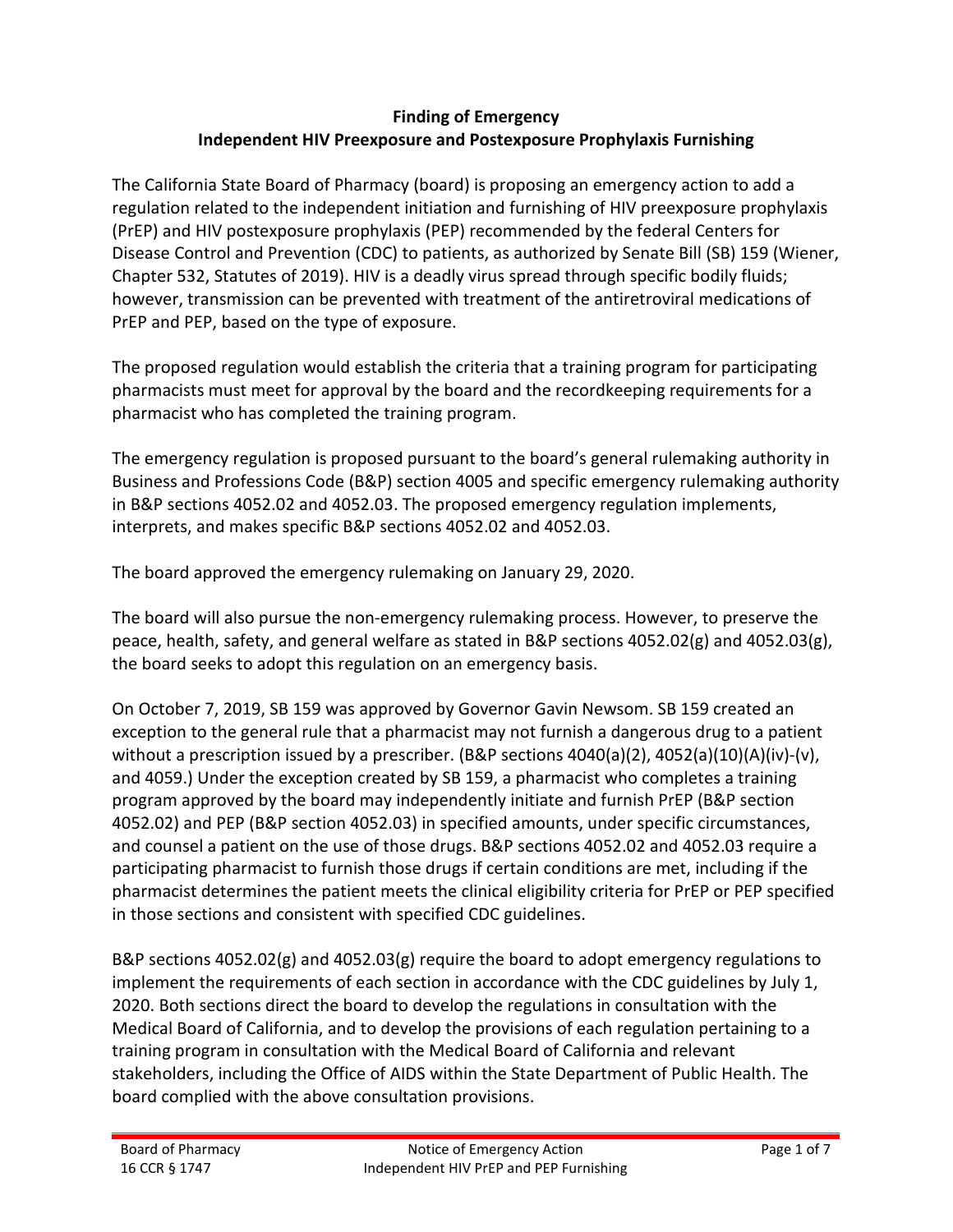The Legislature has deemed the adoption of the proposed emergency regulation to be an emergency and necessary for the immediate preservation of the public peace, health, safety, or general welfare. (B&P sections 4052.02(g), 4052.03(g).)

### **INFORMATIVE DIGEST**

## Summary of Existing Laws and Regulations

The Pharmacy Law (Chapter 9 [commencing with section 4001] of Division 2, B&P) provides for the licensure and regulation of pharmacists in this state by the board.

B&P section 4005 generally authorizes the board to adopt and amend rules and regulations pertaining to the practice of pharmacy.

B&P section 4052 authorizes a pharmacist to independently initiate and furnish PrEP and PEP as provided in B&P sections 4052.02 and 4052.03, "[n]otwithstanding any other law."

B&P sections 4052.02 and 4052.03 require the board to adopt regulations to establish the training requirements for pharmacists to independently initiate and furnish PrEP and PEP in accordance with CDC guidelines.

## Policy Statement Overview

Clinical trials have demonstrated PrEP to be safe and effective in reducing the risk of HIV infection if an at-risk individual is adhering to the CDC-recommended PrEP regimen—a daily oral dose of tenofovir disoproxil fumarate with emtricitabine (TDF/FTC, commonly known by the brand name Truvada)—at the time of their exposure to HIV.

In addition, data indicates that adherence to a 28-day course of the "preferred" or "alternative" three-drug regimens recommended by the CDC—is safe and effective in reducing the risk of infection after exposure to HIV when taken as soon as possible, but no later than 72 hours after exposure.

Creating access points to CDC-recommended PrEP and PEP consultation and treatment in pharmacies is critical to the health, safety, and general welfare of California residents and will help save lives. Pharmacists are well positioned to independently initiate and furnish PrEP and PEP as they are trusted healthcare providers, who are highly accessible to patients within their communities. Further, access to pharmacist-initiated PrEP and PEP treatment will enable at-risk individuals seeking PrEP to start the treatment sooner, enabling their body to build maximum protection from HIV infection sooner, and will enable individuals who have been exposed to HIV to start PEP sooner within its 72-hour window of effectiveness post exposure, improving outcomes for those individuals.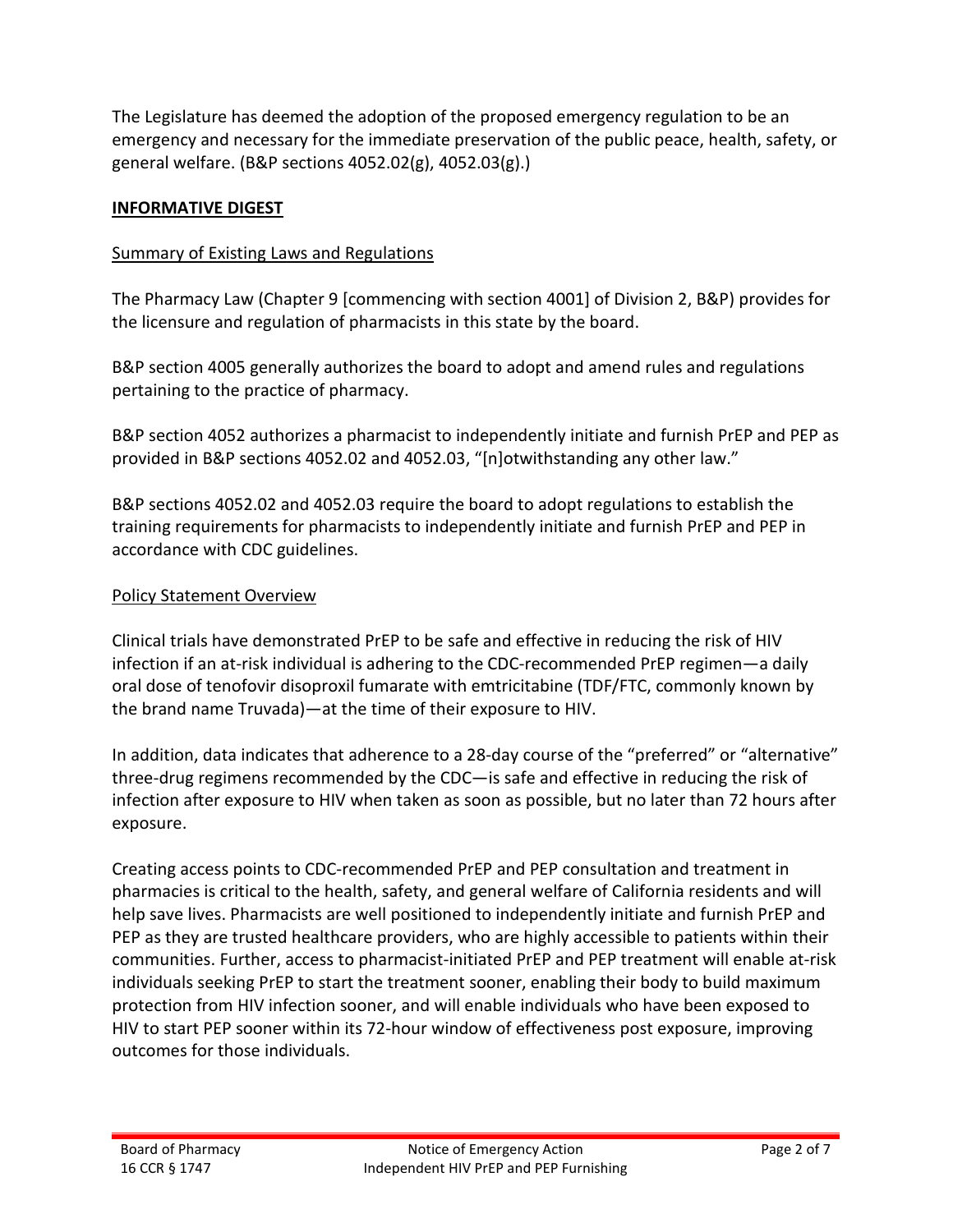However, pharmacists cannot provide adequate PrEP and PEP consultation and treatment on their own without training. The proposed regulation will ensure that pharmacists who independently initiate and furnish PrEP and PEP have all training necessary to understand their responsibilities under California law, identify indications and contraindications for PrEP and PEP, and counsel patients on the appropriate administration of PrEP and PEP.

# Necessity Statements

The proposed emergency regulation adds section 1747 to Title 16 of the California Code of Regulations (CCR). The specific additions are as follows:

Subdivision (a) (before paragraph (1)) requires a pharmacist to successfully complete a training program approved by the board or provided by a provider accredited by an approved accreditation agency prior to independently initiating and furnishing PrEP or PEP. (See B&P section 4052.02(d) and 4052.03(d).) The board determined that approving training programs offered by accredited providers would increase the number of approved training programs available, thereby enabling more pharmacists to complete a training program than if the board developed its own training program or approved all training programs on a case-by-case basis. Increasing the number of pharmacists who are qualified to independently initiate and furnish PrEP and PEP would reduce barriers to patient access and benefit California residents. The board has established specific requirements within 16 CCR sections 1732.05 and 1732.1 that accreditation agencies must meet to accredit providers offering continuing education to pharmacists, which include providers that currently offer continuing education in PrEP and PEP. The board is satisfied that these requirements establish adequate safeguards to ensure that PrEP and PEP training programs accredited by an approved accreditation agency for the purposes of the proposed regulation will meet all the requirements specified within this proposal. Training programs that are not offered by an accredited provider but meet the specific requirements of this section may be submitted for board approval and approval will be based solely on the criteria identified in subdivision (a).

Subdivision (a)(1) specifies that the training program shall cover both PrEP and PEP. (B&P sections 4052.02(d) and 4052.03(d).) The board determined that the training program should be comprehensive to both PrEP and PEP in order to encourage pharmacists to participate in the program.

Further, subdivision (a)(1) specifies that the training program shall consist of at least 1.5 hours of instruction. The board determined that 1.5 hours was the appropriate length based on discussions with stakeholders, who expressed concern that training requirements of two hours or longer would create a barrier to access, and by assessing the lengths of existing continuing education programs, which vary in length from one hour to three hours. HIV medicine is taught nationwide in pharmacy school. Therefore, the information will not be new to a large portion of pharmacists. Additionally, the board determined that the training program should establish a minimum competency for pharmacists providing PrEP and PEP and that pharmacists seeking to provide the services authorized by the proposed regulation can use their professional judgment and obtain additional training beyond the 1.5 hours should they wish to do so.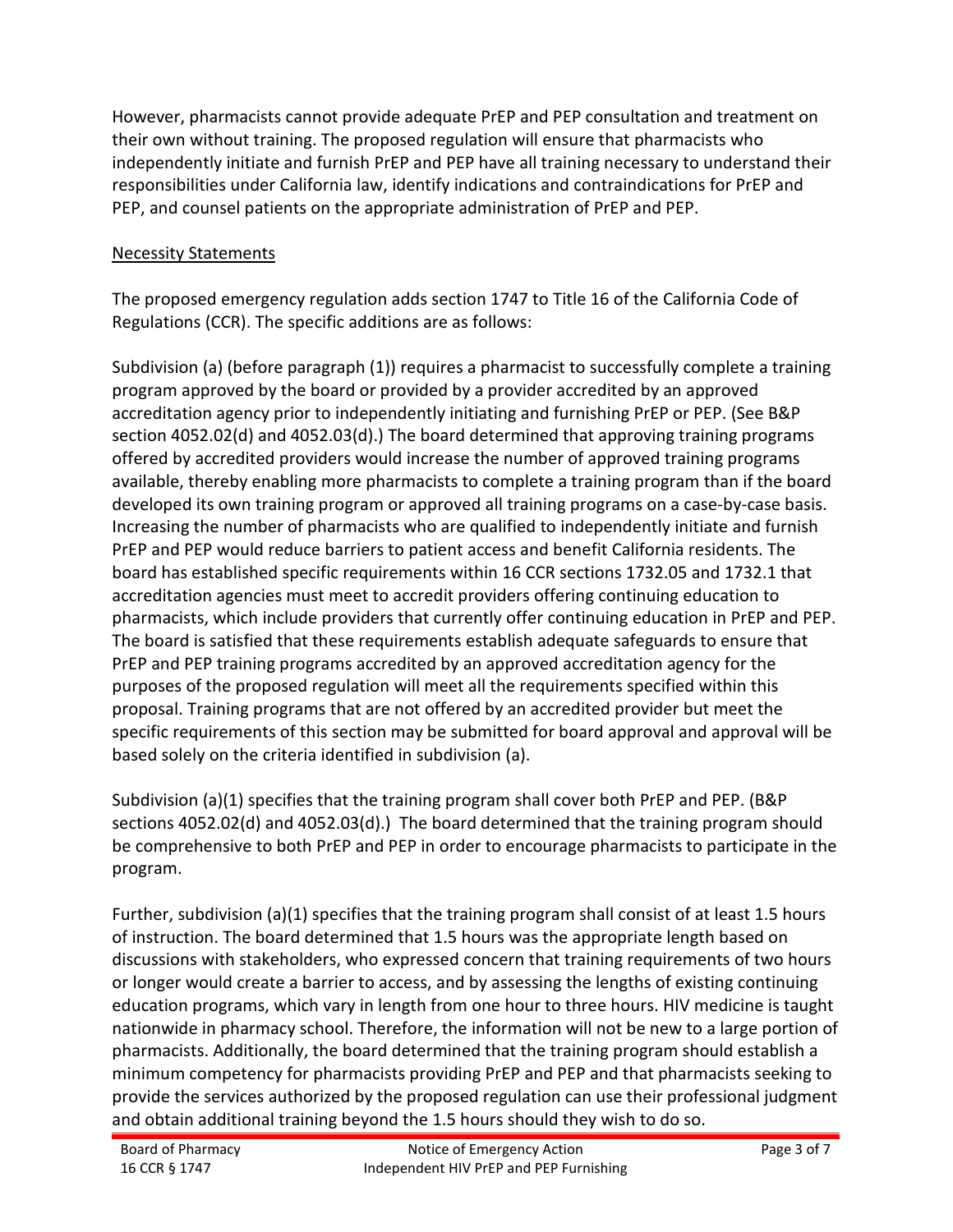Subdivision (a)(1)(A) requires a training program to cover, at minimum, the pharmacology of PrEP and PEP. As a pharmacist will be independently initiating and furnishing these medications, the pharmacist must understand the pharmacology of the medications and their interactions in the body with other medications the patient may be taking. A pharmacist unfamiliar with the pharmacology of PrEP, for example, may not emphasize to a patient that adherence to the PrEP regimen is critical to HIV prevention and reduces the likelihood that an HIV infection will become drug resistant if unknowingly acquired while on PrEP.

Subdivision (a)(1)(B) requires a training program to provide the educational requirements to independently initiate and furnish PrEP and PEP as identified in B&P sections 4052.02 and 4052.03. The educational requirements ensure the pharmacist is trained and aware of the limitations on their authority to independently initiate and furnish PrEP and PEP, which is limited by statute to providing a maximum 60-day supply of PrEP once every two years and providing a full course of PEP within 72 hours of exposure when specific conditions are met. (B&P 4052.02(e)(6), 4052.03(e)(1).) A pharmacist must be aware of these limitations, which, in the case of PrEP, will help minimize the harm to patients who may have a condition or circumstance without the pharmacist's knowledge that may indicate that PrEP should not be used, and will also prevent pharmacists from prescribing PEP in excess of, or otherwise inconsistent with, CDC recommendations. In the case of both PrEP and PEP, limiting the treatment a pharmacist may provide will encourage patients to continue treatment with a primary care provider, who will be better positioned to manage the patient's care.

Subdivision (a)(1)(C) requires a training program to provide education on patient counseling techniques and information, including counseling on sexually transmitted diseases and sexual health. Patient counseling is required by B&P sections 4052.02(e)(4) and 4052.03(e)(3). Training in this area is important to ensure patients are receiving accurate and consistent information. Risk factors for acquiring HIV often correspond with risk factors for other sexually transmitted infections of which a patient should be aware. Additionally, the training will help the pharmacist counsel patients on sensitive topics. Without counseling, a pharmacist's discomfort asking about sexual history, or perceived discomfort of the patient, may prevent a pharmacist from accurately determining a patient's risk of HIV acquisition and eligibility for PrEP or PEP.

Subdivision (a)(1)(D) requires a training program to provide the pharmacist with sources to obtain patient referral resources and supplemental resources for pharmacists. This information is critical for pharmacists providing PrEP and PEP because pharmacists need to understand the type of resources available for patients, as well as themselves, and how and where to obtain the information. For example, the Office of AIDS, through the California Department of Public Health, provides HIV prevention resources and resources for those living with HIV and AIDS. Additionally, federal resources are available through the CDC. The training on resources will ensure the pharmacist is aware of, and can share the information with, patients, and that a patient will be better situated to find help after a pharmacist becomes statutorily constrained from continuing PrEP treatment without a prescription or when the patient has completed PEP treatment.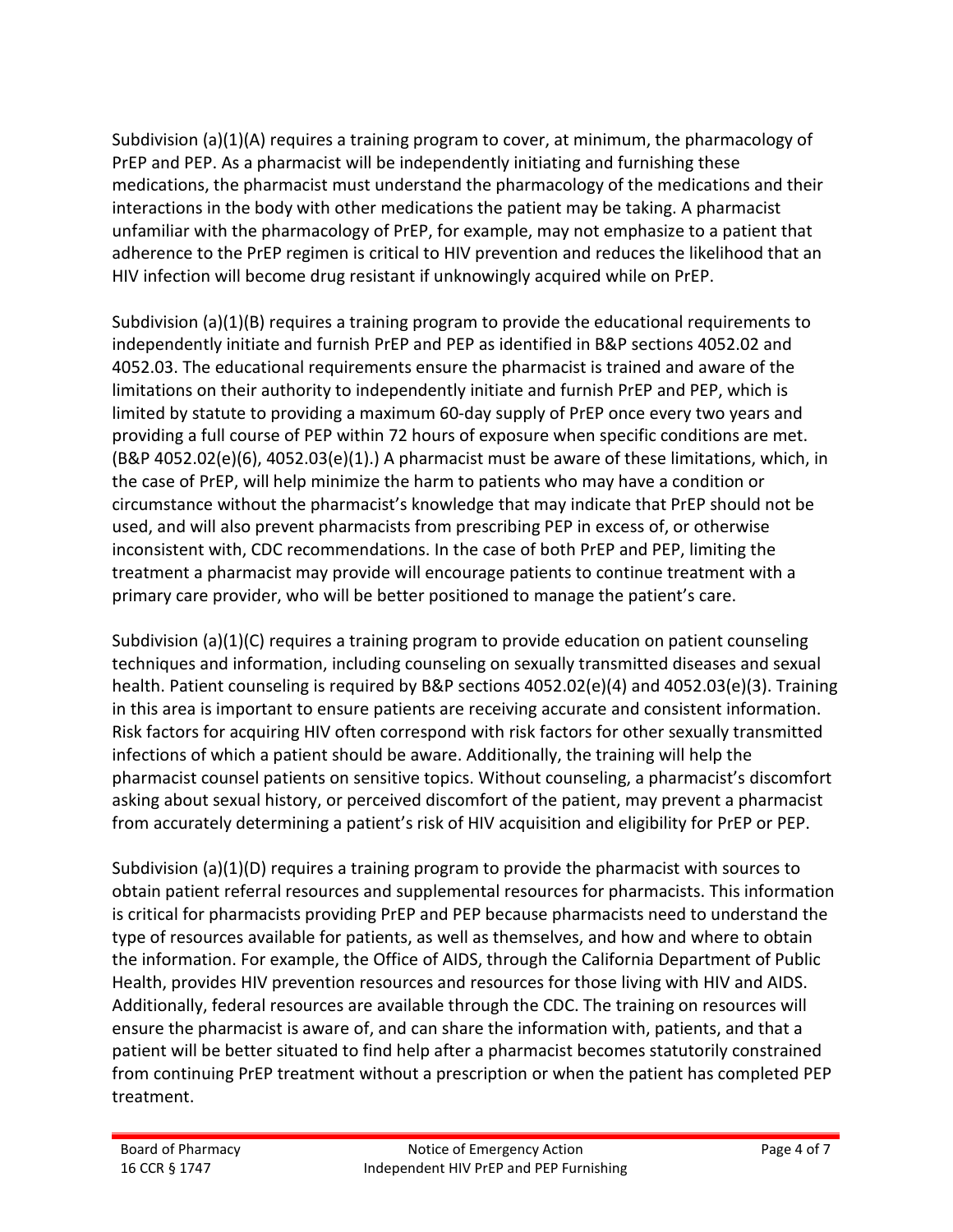Subdivision (a)(1)(E) requires a training program to provide education on financial assistance programs, including the Office of AIDS' PrEP Assistance Program (PrEP-AP). This requirement is added as B&P sections 4052.02(d) and 4052.03(d) require that the training program provide information on financial assistance programs. The Office of AIDS' PrEP Assistance Program is the financial assistance program for California residents. This information is critical for pharmacists providing PrEP and PEP because cost of treatment can be a barrier to access.

Subdivision (a)(1)(F) requires a training program to provide education on the clinical eligibility recommendations provided in the CDC guidelines defined in B&P sections 4052.02(c) and 4052.03(c). B&P sections 4052.02 and 4052.03 require utilization of the CDC guidelines for PrEP and PEP, or any subsequent guidelines, published by the CDC to establish clinical eligibility for drug or drug combinations provided to patients. Additionally, the CDC guidelines provide clinical criteria patients must meet in order to receive PEP. (B&P 4052.03(e)(1)-(e)(3).)

Subdivision (a)(2) requires a training program to require an assessment with a score of 70% or higher to receive documentation of the successful completion of the course. This requirement was added to ensure minimum competency upon completion of the course to independently initiate and furnish PrEP and PEP. The board determined that 70% was an acceptable score to demonstrate minimum competency. Minimum competency is necessary to ensure patient safety while improving access to these medications. The board notes that minimum training is appropriate and trusts a professional pharmacist to seek out additional training if they determine it necessary.

Subdivision (b) requires a pharmacist who independently initiates and furnishes PrEP and PEP to maintain proof of their successful completion of the training program for a period of four years. The board determined that four years was the appropriate length of time to maintain documentation of successful completion of the training program as it is consistent with the time that pharmacists are required to maintain their certificates of completion of their continuing education courses, as specified in 16 CCR 1732.5(c). The board believes that most pharmacists will complete the training course through an accreditation agency and receive a certificate of completion. Maintaining consistency with the four-year recordkeeping requirement for continuing education will ensure that the records are maintained and will eliminate confusion with having different time frames. Additionally, maintaining proof of completion of the training program will allow the board to confirm compliance with the regulation during routine pharmacy inspections if pharmacists are independently initiating and furnishing PrEP and PEP pursuant to the proposed regulation and/or during an enforcement investigation.

# Consistency and Compatibility with Existing Regulations

The board conducted a search of the California Code of Regulations and determined that the proposed regulation is neither inconsistent nor incompatible with existing state regulations.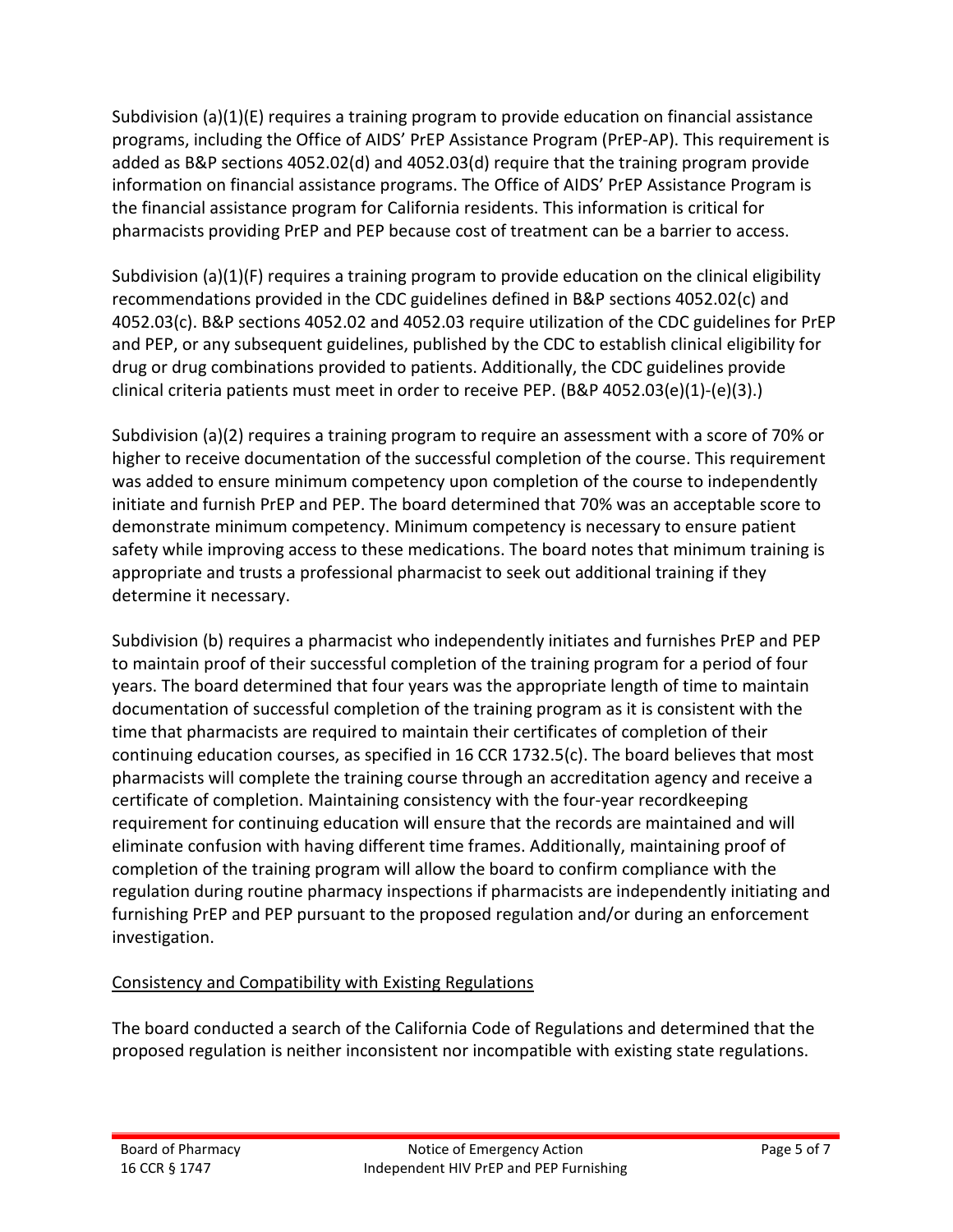#### Underlying Data

- 1. Senate Bill (SB) 159 (Wiener, Chapter 532, Statutes of 2019)
- 2. Letter from California State Senator Scott Wiener to California State Board of Pharmacy, dated November 5, 2019
- 3. Board Meeting Materials and Additional Meeting Materials, January 29-30, 2020, https://www.pharmacy.ca.gov/about/meetings\_full.shtml
- 4. Relevant meeting materials and minutes from board Licensing Committee meeting held January 9, 2020
- 5. Relevant meeting materials and minutes from board Licensing Committee meeting held December 12, 2019
- 6. CDC guidelines for PrEP: CDC, "Preexposure Prophylaxis for the Prevention of HIV infection in the United States—2017 Update: A Clinical Practice Guideline" (March 2018) https://www.cdc.gov/hiv/pdf/risk/prep/cdc-hiv-prep-guidelines-2017.pdf
- 7. CDC guidelines for nPEP: "Updated Guidelines for Antiretroviral Postexposure Prophylaxis After Sexual, Injection Drug Use, or Other Nonoccupational Exposure to HIV—United States, 2016," https://www.cdc.gov/hiv/pdf/programresources/cdc-hivnpep-guidelines.pdf
- 8. California Department of Public Health, Office of AIDS, "Pre-Exposure Prophylaxis (PrEP) and Post-Exposure Prophylaxis (PEP)" https://www.cdph.ca.gov/Programs/CID/DOA/ Pages/OA\_prev\_PrEP.aspx
- 9. Letter from the California State Board of Pharmacy to the Medical Board of California, dated February 21, 2020

### Fiscal Impact Estimates

Cost to Any Local Agency or School District for Which Government Code Sections 17500 – 17630 Require Reimbursement: None

Fiscal Impact on Public Agencies Including Costs or Savings to State Agencies or Costs/Savings in Federal Funding to the State: Minimal

Nondiscretionary Costs/Savings to Local Agencies: None

Effect on Housing Costs: None

Local Mandate: None

### Mandate on Local Agencies or School Districts

This regulatory action does not impose a mandate on local agencies or school districts.